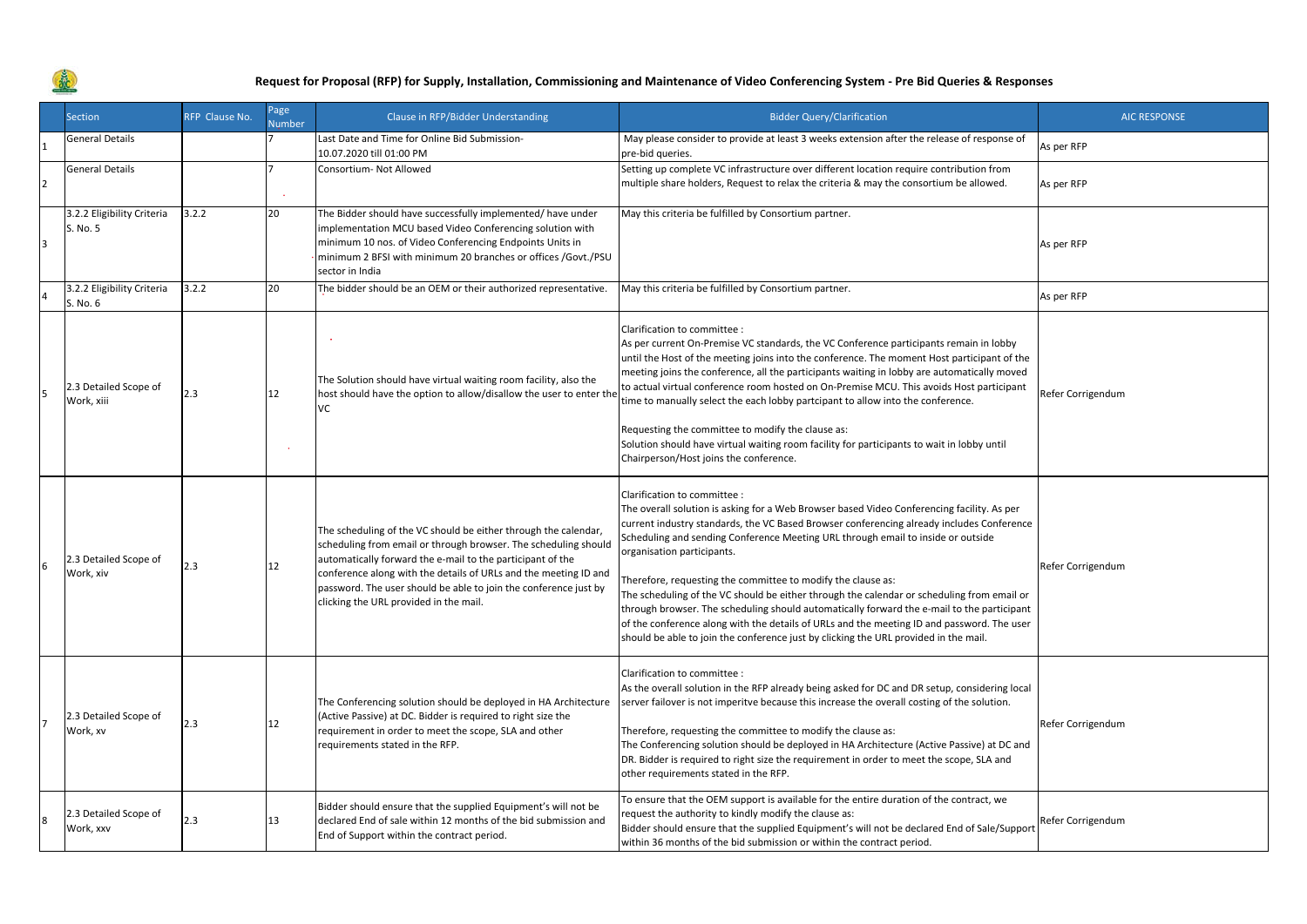

|    | <b>Section</b>                                                                 | RFP Clause No. | Page<br>Number | Clause in RFP/Bidder Understanding                                                                                                                                                                                                                                                                                                                                                                                             | <b>Bidder Query/Clarification</b>                                                                                                                                                                                                                                                                                                                                                                                                                                                                                                                                                                                                                                                                                                                                                                                                                  | <b>AIC RESPONSE</b>                                                                                                                                |
|----|--------------------------------------------------------------------------------|----------------|----------------|--------------------------------------------------------------------------------------------------------------------------------------------------------------------------------------------------------------------------------------------------------------------------------------------------------------------------------------------------------------------------------------------------------------------------------|----------------------------------------------------------------------------------------------------------------------------------------------------------------------------------------------------------------------------------------------------------------------------------------------------------------------------------------------------------------------------------------------------------------------------------------------------------------------------------------------------------------------------------------------------------------------------------------------------------------------------------------------------------------------------------------------------------------------------------------------------------------------------------------------------------------------------------------------------|----------------------------------------------------------------------------------------------------------------------------------------------------|
|    | 2.3 Detailed Scope of<br>Work, xxxvi                                           | 2.3            | 13             | Bidder should integrate VC Solution with Existing Email Solution<br>and Active Directory of AIC and bidder is required to factor in the<br>required OEM effort to successfully integrate AD and Email<br>Solution with the proposed VC solution.                                                                                                                                                                               | Clarification to committee :<br>As per current On-Premise VC solution standards, majority of the customer environment has<br>Microsoft Exchange Services as Email Solution deployed.<br>Kindly confirm that your existing environment also has Microsoft Exchange Email solution.                                                                                                                                                                                                                                                                                                                                                                                                                                                                                                                                                                  | The currently implemented Email Solution is<br>Microsoft Exchange 2016.                                                                            |
| 10 | 2.3 Detailed Scope of<br>Work, Iv.d                                            | 2.3            | 15             | At Head Office: VC Solution to be implemented in 4 rooms utilizing<br>the Existing VC Setup.<br>In two rooms display and VC system including Camera, Mic &<br>Speakers are present, Bidder<br>to provide HD Video conferencing systems (as per the<br>Specifications provided in the RFP)<br>with automatic face recognition and speaker tracking in other two<br>rooms.(Existing VC<br>setup details mentioned in Annexure M) | We request you to kindly share dimensions of the room where existing VC set up has to be<br>upgraded to Speaker Tracking System so that suiatble system can be proposed. Also, please<br>share model of the current cameras that are installed at AIC HQ.                                                                                                                                                                                                                                                                                                                                                                                                                                                                                                                                                                                          | Board Room Size (Approx.): 40 X 12 ft<br>Meeting Room 1 Size (Approx.): 24 X 12 ft<br>Model of Current Cameras installed at HO:<br>Polycom MPTZ-10 |
| 11 | 2.3 Detailed Scope of<br>Work, lix                                             | 2.3            | 15             | The proposed x86 servers should be in latest report for Gartner's<br>Leaders Quadrant or amongst top 3 in latest IDC report. In case,<br>the bidder is proposing Unix servers, the same                                                                                                                                                                                                                                        | Clarification to committee :<br>This clause is only applicable for the Servers which are not supplied by VC OEM.<br>Servers supplied by VC OEM are supplied as Appliance Edition customized to VC OEM's<br>solution. VC OEM Servers are not available in Grey Market for comparison.<br>Kindly confirm that our understanding is correct.                                                                                                                                                                                                                                                                                                                                                                                                                                                                                                          | As per RFP                                                                                                                                         |
| 12 | 2.3 Detailed Scope of<br>Work, Ixi                                             | 2.3            | 15             | The Utilization of the proposed hardware including all the sub-<br>components should not exceed 60% utilization. In case the<br>utilization exceeds 60%, the additional hardware has to be<br>provided by the Bidder at no additional cost to AIC. Bidder is<br>required to provide monthly report to AIC regarding the Utilization<br>of hardware.                                                                            | Clarification to committee :<br>This clause is only applicable for the Servers which not supplied by VC OEM.<br>Servers supplied by VC OEM are supplied as Appliance Edition customized to VC OEM's<br>solution and tested for performance compliance.<br>Kindly confirm that our undersatnding is correct.                                                                                                                                                                                                                                                                                                                                                                                                                                                                                                                                        | Refer Corrigendum                                                                                                                                  |
| 13 | <b>Functional Specifications</b><br>Call Control and<br>Management<br>Point 2  |                |                | The system must have PRI Gateways to terminate ISDN PRI lines<br>for audio calls either directly or via MCU Gateway. System must<br>allow Divisional Offices and Conference rooms to be able to make<br>calls to the PSTN using these PRI lines.<br>At least 5 PRI lines must be supported from day one.                                                                                                                       | Clarification to the committee :<br>The clause requirements are applicable for EPBAX based environment only independent of<br>VC Solution. Although if the EPBAX is IP based then interop solution between IP EPBAX and<br>VC solution can be achieved.<br>As per current industry VC solution standards, there is possiblity of Audio Participants joining Refer Corrigendum<br>via PSTN or Mobile network directly into conferences hosted on VC MCU. If this feature<br>meets customer's requirement, then requesting the commitee to modify the clause as:<br>MCU should be capable of supporting participants using various means i.e. via PSTN/ISDN<br>voice participants with minimum 1 PRI, room based video endpoints, soft clients on<br>mobile/tablet/laptop and via the browser restricted by the maximum port capacity of the<br>MCU. |                                                                                                                                                    |
| 14 | <b>Functional Specifications</b><br>System Hardware and<br>Software<br>Point 3 |                |                | The Hardware (server) for the Call Control and Collaboration<br>Application.                                                                                                                                                                                                                                                                                                                                                   | The clause is not self explanatory. We request the department to kindly elaborate or remove<br>this clause.                                                                                                                                                                                                                                                                                                                                                                                                                                                                                                                                                                                                                                                                                                                                        | Refer Corrigendum                                                                                                                                  |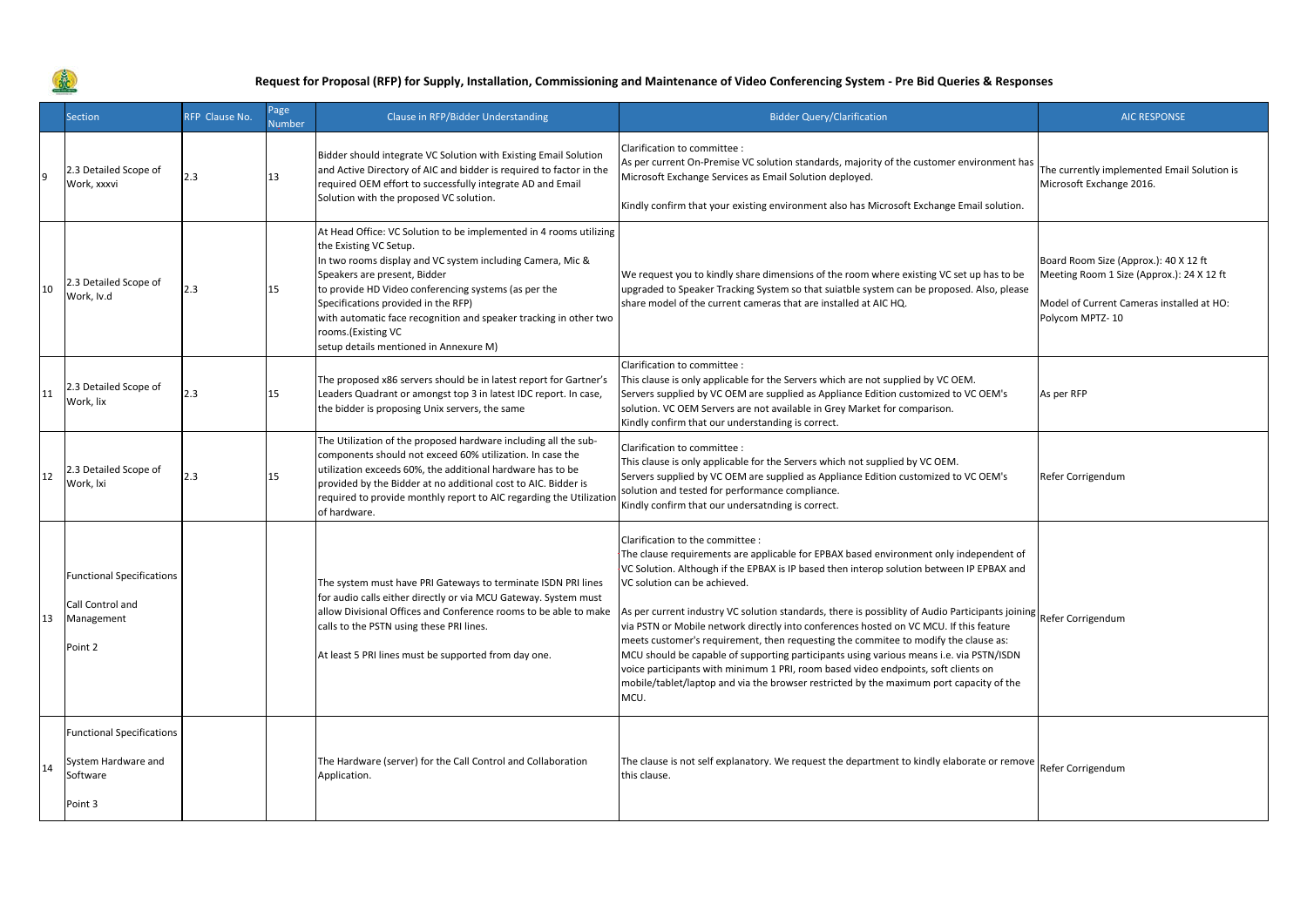

|    | <b>Section</b>                                                                            | RFP Clause No. | Page<br><b>Number</b> | Clause in RFP/Bidder Understanding                                                                                                                                                                                                                                                                                                                                                                                                                     | <b>Bidder Query/Clarification</b>                                                                                                                                                                                                                                                                                                                                                                                                                                                                                                              | <b>AIC RESPONSE</b> |
|----|-------------------------------------------------------------------------------------------|----------------|-----------------------|--------------------------------------------------------------------------------------------------------------------------------------------------------------------------------------------------------------------------------------------------------------------------------------------------------------------------------------------------------------------------------------------------------------------------------------------------------|------------------------------------------------------------------------------------------------------------------------------------------------------------------------------------------------------------------------------------------------------------------------------------------------------------------------------------------------------------------------------------------------------------------------------------------------------------------------------------------------------------------------------------------------|---------------------|
| 15 | <b>Functional Specifications</b><br><b>Advanced Collboration</b><br>Capability<br>Point 3 |                |                       | The video conferencing capability to be part of the same client for<br>IM and Presence.                                                                                                                                                                                                                                                                                                                                                                | The clause is not self explanatory. We request the department to kindly elaborate or remove Refer Corrigendum<br>this clause.                                                                                                                                                                                                                                                                                                                                                                                                                  |                     |
| 16 | Software Client for<br>Mobile and Desktop<br>Video<br>Conferencing<br>Point 5             |                |                       | The UC platform should share OEM standard integration with<br>Video Conferencing Infrastructure UC clients for Desktop, iPAD and the clause as below:<br>Smartphones should be able to participate in the video<br>conferencing call. The video conferencing and IM & Presence<br>capability should be part of the same client Desktop and iPAD<br>client to support high definition Video.                                                            | The functionality of IM & Presence are available on Cloud based solutions but are not<br>available on On-Prem solution. We would therefore request the authority to kindly modify<br>The UC platform should share OEM standard integration with Video Conferencing<br>Infrastructure UC clients for Desktop, iPAD and Smartphones should be able to participate in<br>the videoconferencing call. The video conferencing and IM & Presence capability should be<br>part of the software based Desktop client to support high definition Video. | Refer Corrigendum   |
| 17 | Software Client for<br>Mobile and Desktop<br>Presence<br>Point 14.1                       |                |                       | Should Support publishing of presence information to the registrar<br>so that the status of the client such as "busy" in a call, idle etc. can<br>be seen by the other devices. Apart from desktop OS--MAC and<br>Windows, the software client must also be available on smart<br>phones such as Android and iOS.                                                                                                                                      | The presence functionality in smart phones is available in Cloud Solutions ony. We would<br>there request the department to kindly modify the clause as below:<br>Should Support publishing of presence information to the registrar so that the status of the<br>client such as "busy" in a call, idle etc. can be seen by the other devices for Desktop based<br>software clients - MacOS and Windows.                                                                                                                                       | Refer Corrigendum   |
| 18 | Software Client for<br>Mobile and Desktop<br>Instant<br>Messaging<br>Point 15             |                |                       | The software client must provide the ability to have an Instant<br>Messaging session with other clients. The client must be able to<br>intuitively search for the other clients using the users name or URI<br>Ability to add a user who may not be present in the directory using<br>a URI. User can paste text and URLs into IM message before<br>sending. Ability to control logging under administrator control only<br>to assure full compliance. | The logging functionality in messaging is not available on On Prem Solution. We would<br>therefore request the department to kindly remove the last line of this point i.e.<br>Ability to control logging under administrator control only to assure full compliance.                                                                                                                                                                                                                                                                          | Refer Corrigendum   |
| 19 | <b>ELIGIBILITY CRITERIA</b>                                                               |                |                       | The Bidder should have successfully implemented/ have under<br>implementation MCU based Video Conferencing solution with<br>minimum 10 nos. of Video Conferencing Endpoints Units in<br>minimum 2 BFSI with minimum 20 branches or offices/Govt./PSU<br>sector in India                                                                                                                                                                                | Request for change in Eligibility Criteria:<br>The Bidder should have successfully implemented/ have under implementation MCU based<br>Video Conferencing solution with minimum 10 nos. of Software / Hardware Video<br>Conferencing Endpoints in minimum 2 BFSI with minimum 20 branches or offices/Govt./PSU<br>sector in India                                                                                                                                                                                                              | As per RFP          |
| 20 | <b>Recording Solution</b>                                                                 |                |                       | At least 10 Conferences concurrently must be recorded with<br>capability to expand by adding more hardware and software.                                                                                                                                                                                                                                                                                                                               | As per Industry Standards basic Recording Servers have 5 Simultaneous Conference<br>recording capability and expandable in future. In one conference there can be 100's of<br>participants. Hence we request you to change the recording ports to 5 numbers instead of<br>10.                                                                                                                                                                                                                                                                  | Refer Corrigendum   |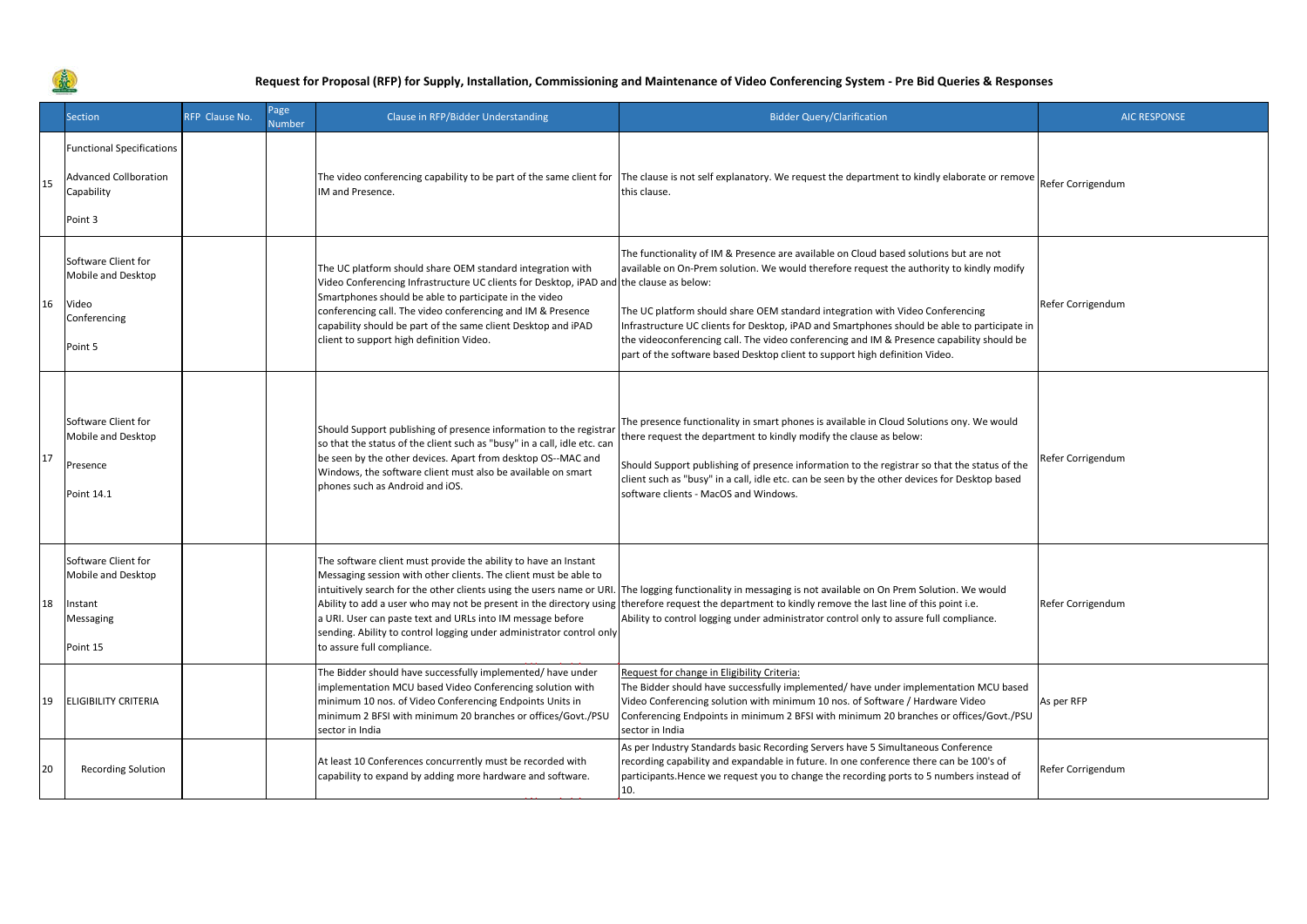

美

|    | <b>Section</b>                     | RFP Clause No. | Page<br><b>Number</b> | Clause in RFP/Bidder Understanding                                                                                                                                                                                                                                                                                                                                                                                                                                                                                                                                                                                                                                                                                                                                                                                                                                                                                                                                                                                                                                                                                                                                                                       | <b>Bidder Query/Clarification</b>                                                                                                                                                                         | <b>AIC RESPONSE</b> |
|----|------------------------------------|----------------|-----------------------|----------------------------------------------------------------------------------------------------------------------------------------------------------------------------------------------------------------------------------------------------------------------------------------------------------------------------------------------------------------------------------------------------------------------------------------------------------------------------------------------------------------------------------------------------------------------------------------------------------------------------------------------------------------------------------------------------------------------------------------------------------------------------------------------------------------------------------------------------------------------------------------------------------------------------------------------------------------------------------------------------------------------------------------------------------------------------------------------------------------------------------------------------------------------------------------------------------|-----------------------------------------------------------------------------------------------------------------------------------------------------------------------------------------------------------|---------------------|
| 21 | System maintenance and<br>support: | 2.3            | 17                    | ii. The Bidder should provide 1 Resource in Head Office during the<br>business hours of AIC who will be the primary contact for AIC with<br>the bidder. The Resource deployed should be well versed in the<br>supplied system and should be able to handle queries of AIC and<br>solve issues. AIC may at its discretion ask the bidder to replace the<br>resource and deploy experienced resource at HO, bidder shall<br>deploy the same at no additional cost to AIC. AIC may interview<br>the proposed resource and confirm their acceptability. In any<br>event if a resource is found unfit by AIC, bidder shall agree to<br>change the same and provide AIC with a replacement within a<br>reasonable time so as to not affect the services/project timelines.<br>The Bidder should not replace resources without prior permission<br>of AIC. Also, the bidder should give at least one-month prior notice<br>to AIC in case of resource replacement. It is the duty of the bidder<br>that the replacement provided should be equally or more qualified<br>and experienced than the existing resource. Also, the existing<br>resource should provide the complete handover to the new<br>resource. | Bidder request AIC to kindly provide the resource qualification and minimum experience.                                                                                                                   | As per RFP          |
| 22 | Service Level Criteria             | 4.3            | 24                    | c. The maximum response time for a maintenance complaint from<br>the site of installation (i.e. time required for bidders maintenance<br>engineers to report to the installations after a request call / fax<br>/email is made or letter is written) shall not exceed 4 (four) hours.<br>If the problem persists for more than 4 hours at a stretch in a<br>calendar day, AIC will levy penalty of ₹500/- per hour.                                                                                                                                                                                                                                                                                                                                                                                                                                                                                                                                                                                                                                                                                                                                                                                      | Request AIC to kindly clarify whether the 4 hours timeline is for response or resolution.<br>Bidder's understanding is that this is for the engineer should reach site within 4 hours of call<br>logging. | As per RFP          |
| 23 | Service Level Criteria             | 4.3            | 24                    | d. The Vendor shall ensure that faults and failures intimated by AIC<br>as above are set right within 24 hours of being informed of the<br>same                                                                                                                                                                                                                                                                                                                                                                                                                                                                                                                                                                                                                                                                                                                                                                                                                                                                                                                                                                                                                                                          | Request AIC to change the SLA to24 Hours for Class A cities and 48 Hours for other locations.                                                                                                             | As per RFP          |
| 24 | Service Level Criteria             | 4.3            | 25                    | e. In case of absence of the FM engineer at HO without due<br>approval from AIC, there will be a penalty of ₹3000/- per day.                                                                                                                                                                                                                                                                                                                                                                                                                                                                                                                                                                                                                                                                                                                                                                                                                                                                                                                                                                                                                                                                             | Bidder's understanding is that CL/SL Leaves are exempted from this. Bidder will inform to AIC<br>for any leave by engineer. Kindly confirm.                                                               | As per RFP          |
| 25 | Right to Alter                     | 5.7            | 27                    | AIC reserves the right to alter the requirements specified in the<br>RFP. AIC also reserves the right to delete one or more items from<br>the list of items specified in the RFP. AIC will inform all bidders<br>about changes, if any.<br>The bidder agrees that AIC has no limit on the additions or<br>deletions on the items for the period of the contract. Further the<br>bidder agrees that the prices quoted by the bidder would be<br>proportionately adjusted with such additions or deletions in<br>quantities                                                                                                                                                                                                                                                                                                                                                                                                                                                                                                                                                                                                                                                                                | Bidder's understanding is that any addition and deletion on the quantities will be done prior<br>to placement of the purchase order on the successful bidder.<br>Kindly confirm                           | As per RFP          |
| 26 | Termination                        | 5.12           | 29                    | As per RFP                                                                                                                                                                                                                                                                                                                                                                                                                                                                                                                                                                                                                                                                                                                                                                                                                                                                                                                                                                                                                                                                                                                                                                                               | Bidder's understanding is that AIC will make payments for the products delivered and<br>services rendered till the date of termination.<br>Kindly Confirm                                                 | As per RFP          |
| 27 | LD & Penalty                       | 5.16           | 34                    | As per RFP                                                                                                                                                                                                                                                                                                                                                                                                                                                                                                                                                                                                                                                                                                                                                                                                                                                                                                                                                                                                                                                                                                                                                                                               | Bidder's understanding is that the agrregate LD and penalties are capped at 10% of total<br>contract value.<br>Kindly confirm                                                                             | As per RFP          |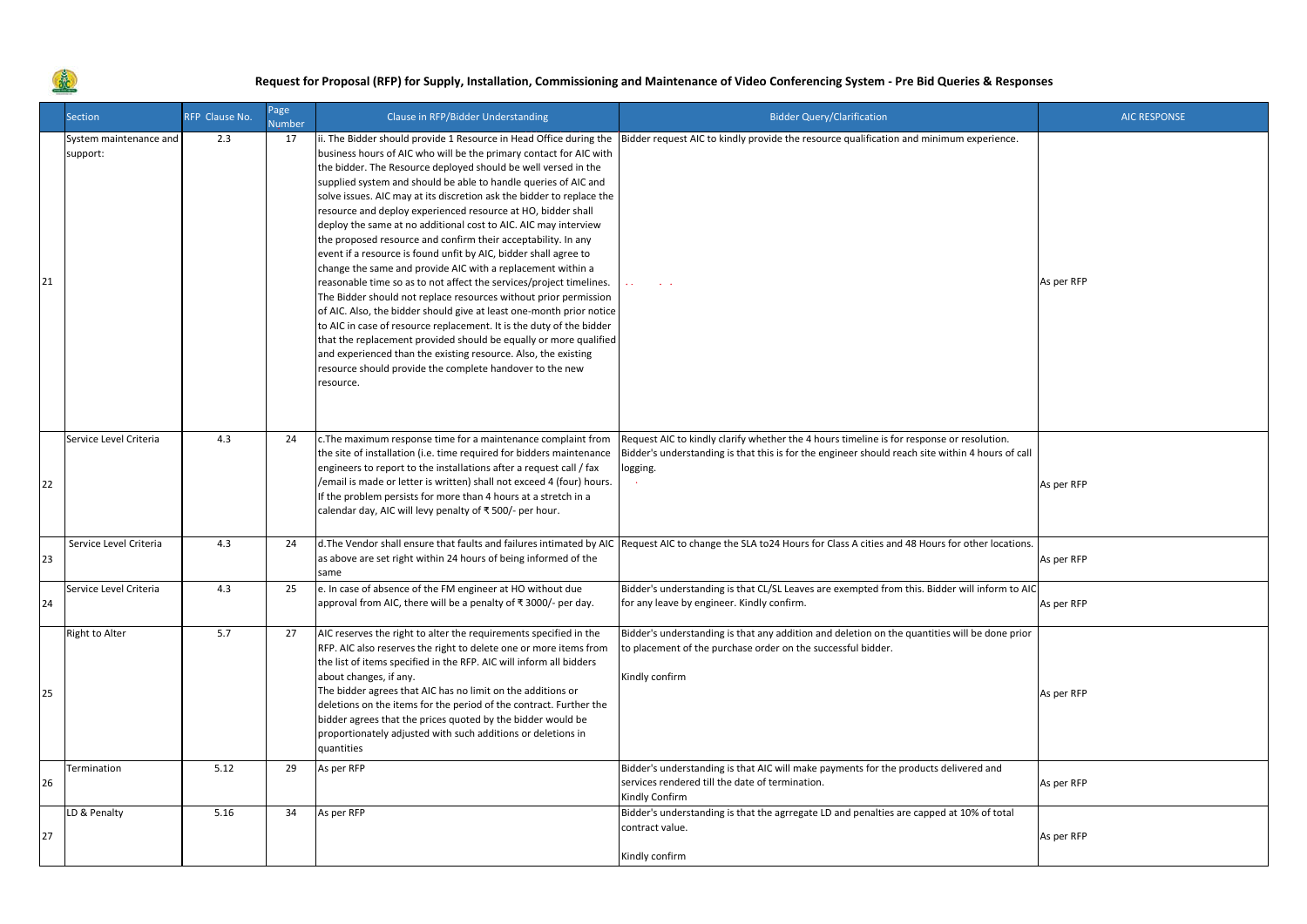

|    | Section                | RFP Clause No. | Page<br><b>Number</b> | Clause in RFP/Bidder Understanding                                                                                                                                                                                                                                                                                                                                                                                                                                                                                  | <b>Bidder Query/Clarification</b>                                                                                                                                                                                                                                                                                                                                                                                                                                                                                                                                                                                                                                                                                                                                                                                                                                                           | <b>AIC RESPONSE</b> |
|----|------------------------|----------------|-----------------------|---------------------------------------------------------------------------------------------------------------------------------------------------------------------------------------------------------------------------------------------------------------------------------------------------------------------------------------------------------------------------------------------------------------------------------------------------------------------------------------------------------------------|---------------------------------------------------------------------------------------------------------------------------------------------------------------------------------------------------------------------------------------------------------------------------------------------------------------------------------------------------------------------------------------------------------------------------------------------------------------------------------------------------------------------------------------------------------------------------------------------------------------------------------------------------------------------------------------------------------------------------------------------------------------------------------------------------------------------------------------------------------------------------------------------|---------------------|
| 28 | <b>Contract Period</b> | 5.25           | 36                    | In event of bidder insolvency, contract termination, and any other<br>Force Majeure conditions, successful bidder shall continue to<br>provide the service without causing disruption of the services to<br>customers of AIC at no extra cost to AIC. Also, any interface<br>development carried out/ customization done specifically for AIC<br>shall be transferred to AIC at no additional cost.                                                                                                                 | Bidder's understanding is that AIC will make payments for the products delivered and<br>services rendered as per the contract.<br>Kindly Confirm                                                                                                                                                                                                                                                                                                                                                                                                                                                                                                                                                                                                                                                                                                                                            | As per RFP          |
| 29 | Payment Terms          | 5.43           | 43                    | AS per RFP                                                                                                                                                                                                                                                                                                                                                                                                                                                                                                          | Payment terms for hardware delivery and implementation are not mentioned in the RFP.<br>Request AIC to provide the payment terms. We would request AIC to provide the below<br>payment terms;<br>1. Hardware and Software: The 100% payment for the hardware and software will be made<br>within 30 days of delivery and submission of invoices and other delivery documents.<br>2. Implementation: The 100% payment for implementation shall be made within 30-days of<br>implementation sign-off and invoice submission.<br>3. ATS: The payment of ATS shall be made on Yearly in advance after expiry of warranty of<br>the implemented solution.<br>4. AMC: The payment of AMC shall be made on Yearly in advance after expiry of warranty<br>mplemented solution.<br>5. Support Engineer Charges: The payment of support engineer charges shall be made on<br>monthly basis in arrears | Refer Corrigendum   |
| 30 | <b>General Query</b>   |                |                       |                                                                                                                                                                                                                                                                                                                                                                                                                                                                                                                     | Product delivery and execution timeline not mentioned in the RFP. Bidder request AIC to kindly provide the delivery and installation timelines. This project<br>nvolve multi-location delivery and implementation and considering the COVID 19 situation<br>bidder request AIC to provide the following delivery and implementation timelines<br>1. Product Delivery: The harwdare and software should be delivered within 12-weeks from<br>date of contract signing<br>2. Implementation: The bidder should complete the imstallation within 8-weeks after<br>delivery of material at site.                                                                                                                                                                                                                                                                                                | Refer Corrigendum   |
| 31 | <b>General Query</b>   |                |                       | Bidder's understanding is that Services and/or deliverables shall be Kindly confirm<br>deemed to be fully and finally accepted by AIC in the event when<br>AIC has not submitted its acceptance or rejection response in<br>writing to bidder within 15 days from the date of<br>installation/commissioning or when AIC uses the deliverable in its<br>business, whichever occurs earlier. Both parties agree that bidder<br>shall have 15 days' time to correct in case of any rejection by AIC.<br>Kindly confirm |                                                                                                                                                                                                                                                                                                                                                                                                                                                                                                                                                                                                                                                                                                                                                                                                                                                                                             | As per RFP          |
| 32 | <b>General Query</b>   |                |                       | Bidder's understanding is that bidder's failure to perform its<br>contractual responsibilities, to perform the services, or to meet<br>agreed service levels shall be excused if and to the extent bidder's<br>non-performance is caused by AIC's omission to act, delay,<br>wrongful action, failure to provide Inputs, or failure to perform its<br>obligations under this Agreement.                                                                                                                             | Kindly confirm                                                                                                                                                                                                                                                                                                                                                                                                                                                                                                                                                                                                                                                                                                                                                                                                                                                                              | As per RFP          |
| 33 | <b>General Query</b>   |                |                       | Bidder's understanding is that the risk, title and ownership of the<br>products shall be transferred to the customer upon delivery of<br>such products to the AIC. However, bidder shall replace any faulty<br>products if required and warranty will start as per RFP terms and<br>conditions.                                                                                                                                                                                                                     | Kindly confirm                                                                                                                                                                                                                                                                                                                                                                                                                                                                                                                                                                                                                                                                                                                                                                                                                                                                              | As per RFP          |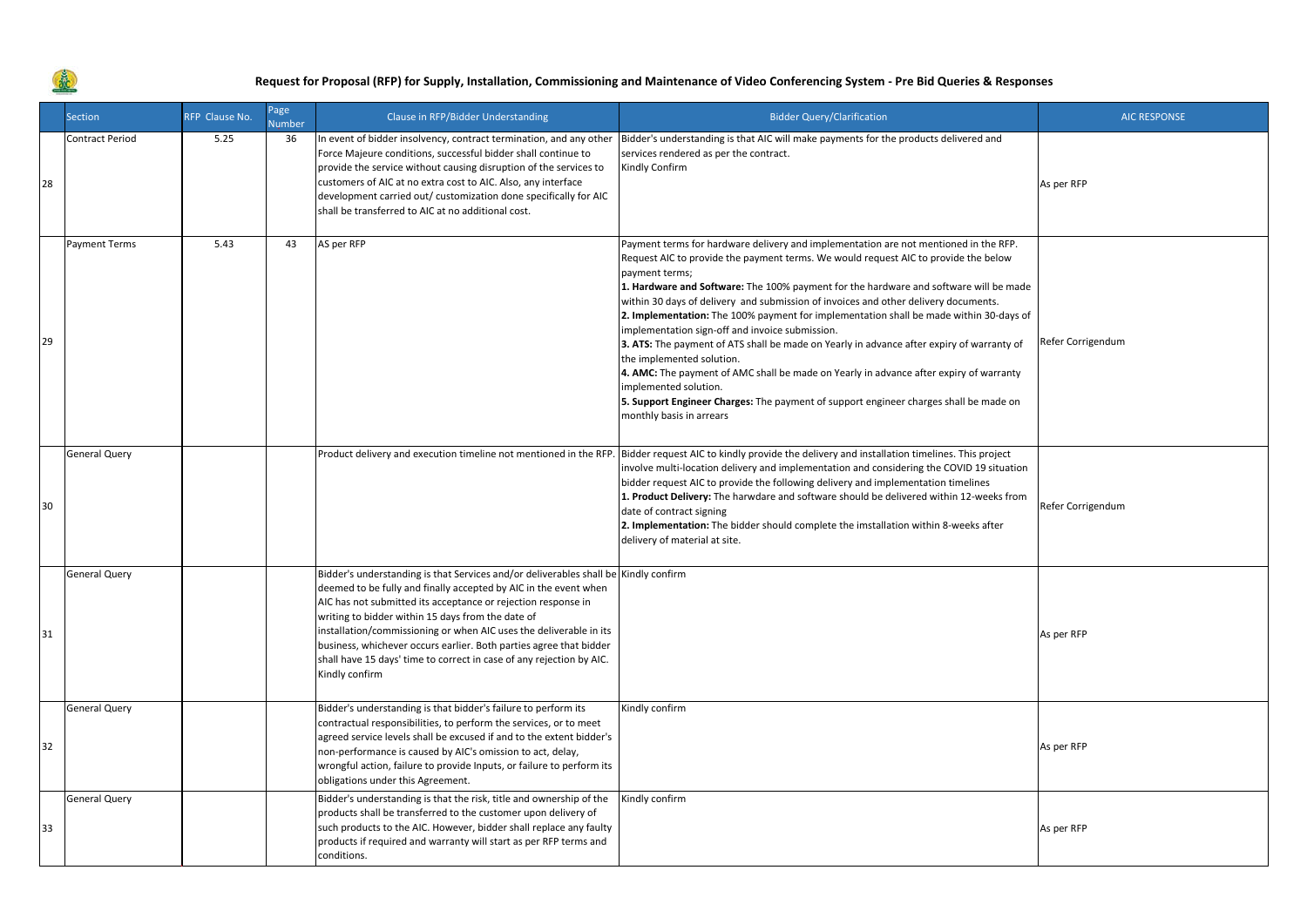就

|    | <b>Section</b>                                                                                                       | RFP Clause No. | Page<br><b>Number</b> | Clause in RFP/Bidder Understanding                                                                                                                                                                                                                                                                                                                                                                | <b>Bidder Query/Clarification</b>                                                                                                                                                                                                                                                                                                                                                                                                                                                                                                                                                                                                                                                                                                                                                                                                                                                                    | <b>AIC RESPONSE</b> |
|----|----------------------------------------------------------------------------------------------------------------------|----------------|-----------------------|---------------------------------------------------------------------------------------------------------------------------------------------------------------------------------------------------------------------------------------------------------------------------------------------------------------------------------------------------------------------------------------------------|------------------------------------------------------------------------------------------------------------------------------------------------------------------------------------------------------------------------------------------------------------------------------------------------------------------------------------------------------------------------------------------------------------------------------------------------------------------------------------------------------------------------------------------------------------------------------------------------------------------------------------------------------------------------------------------------------------------------------------------------------------------------------------------------------------------------------------------------------------------------------------------------------|---------------------|
| 34 | 2.3 Detailed Scope of<br>Work, xxi                                                                                   | 2.3            | 12                    | The bidder will take total responsibility for providing complete end<br>to end VC solution and also utilizing existing VC Solution and<br>equipment (installed at Head Office), its maintenance, warranty,<br>management and provide on-site Support for the entire contract<br>period of existing and proposed VC solution. Details of existing VC<br>Infrastructure in mentioned in Annexure M. | Clarification to committee:<br>1. For considering the maintenance, warranty of existing VC solution, required serial<br>numbers of the each equipment.<br>2. For the existing product other than VC like display's, Celling Mics, Celling Speakers,<br>required serial numbers and date of purchase. As per industry standard if system almost<br>completed five years then difficult to get thet support of particlular models.<br>Therefore, requesting the committee to modify the clause as:<br>The bidder will take total responsibility for providing complete end to end VC solution and its<br>maintenance, warranty, management and provide on-site Support for the entire contract<br>period of proposed VC solution.                                                                                                                                                                      | As per RFP          |
| 35 | 2.3 Detailed Scope of<br>Work, xxxi                                                                                  | 2.3            | 13                    | The bidder shall provide the recording system to do recording and<br>replay of video calls. The solution should also have the ability to<br>record Video Conferencing meetings.                                                                                                                                                                                                                   | Replay is the open statement, To ensure that the solution to be provided for recording and<br>replay should be compatible with the VC system and the replay can be done VC endpoint and<br>the any play back devices, we request the authority to kindly modify the clause as:<br>The bidder shall provide the recording system to do recording and replay of video calls to be<br>done on VC endpoint or on a standard PC and on a standard MAC. The platform should have<br>the capability to playback any video from the library in a meeting inside a VMR. The solution<br>should also have the ability to record Video Conferencing meetings.                                                                                                                                                                                                                                                   | As per RFP          |
| 36 | 2.3 Detailed Scope of<br>Work, Ixi                                                                                   | 2.3            | 16                    | The Utilization of the proposed hardware including all the sub-<br>components should not exceed 60% utilization. In case the<br>utilization exceeds 60%, the additional hardware has to be<br>provided by the Bidder at no additional cost to AIC. Bidder is<br>required to provide monthly report to AIC regarding the Utilizatior<br>of hardware.                                               | Clarification to committee:-<br>This clause is increasing the cost of Bid to AIC, because 60% to 85% utilization of processor,<br>RAM, etc components are vary in a seconds of time frame. Some times it reaches to 95%<br>because of threads functionality and application like updates processing and in a matter of<br>seconds it will come down to 5%. This can also depends on certain counts/tools.<br>So, therefore requesting the committee to give the relaxtion/remove this clause.                                                                                                                                                                                                                                                                                                                                                                                                        | Refer Corrigendum   |
| 37 | Appendix-1 Technical<br>and Functional<br>Specification, Functional<br>Specification, Recording<br>Solution, point 3 |                |                       | The central recording server must store the recorded sessions in<br>MP4 format and should have storage for at least 100 hours of<br>video recorded in atleast 720P. It should have the capability to<br>move the recorded files onto an external storage medium so that<br>space can be freed on the recording server.                                                                            | Clarification to committee:-<br>This functional clause is condraditory with the clause mentioned in the Appendix-1 MCU<br>Specifications under Recording "Should have sufficient storage to record minimum 400<br>hours and above of recording @1080p resolution"<br>Requesting the committee to clarify the required hours of video recorded in atleast 720p.                                                                                                                                                                                                                                                                                                                                                                                                                                                                                                                                       | Refer Corrigendum   |
| 38 | Appendix-1 Technical<br>and Functional<br>Specification, Functional<br>Specification, Recording<br>Solution, point 4 |                |                       | At least 10 Conferences concurrently must be recorded with<br>capability to expand by adding more hardware and software.                                                                                                                                                                                                                                                                          | Clarification to committee:-<br>In the Recording solution, resolution matters a lot in terms of bandwidth, storage and<br>capacity of servers requirement, so always prefer to minimum 720p resolution. Clause<br>mentioned in Appendix -1 Functional Specifications and the clause mentioned in Appendix-1<br>MCU specification are not matched to each other.<br>Clause in Appendix-1 functional specifications "The central recording server must be able to<br>record Conference calls at least 720P resolution using MP4 formats", but in Appendix-1 MCU Refer Corrigendum<br>specifications under-recording you say "Full HD i.e. 1080p live streaming with minimum 500<br>live viewing participants".<br>Requesting the committee to modify the clause as:-<br>At least 10 Conferences concurrently must be recorded @720p with capability to expand by<br>adding more hardware and software. |                     |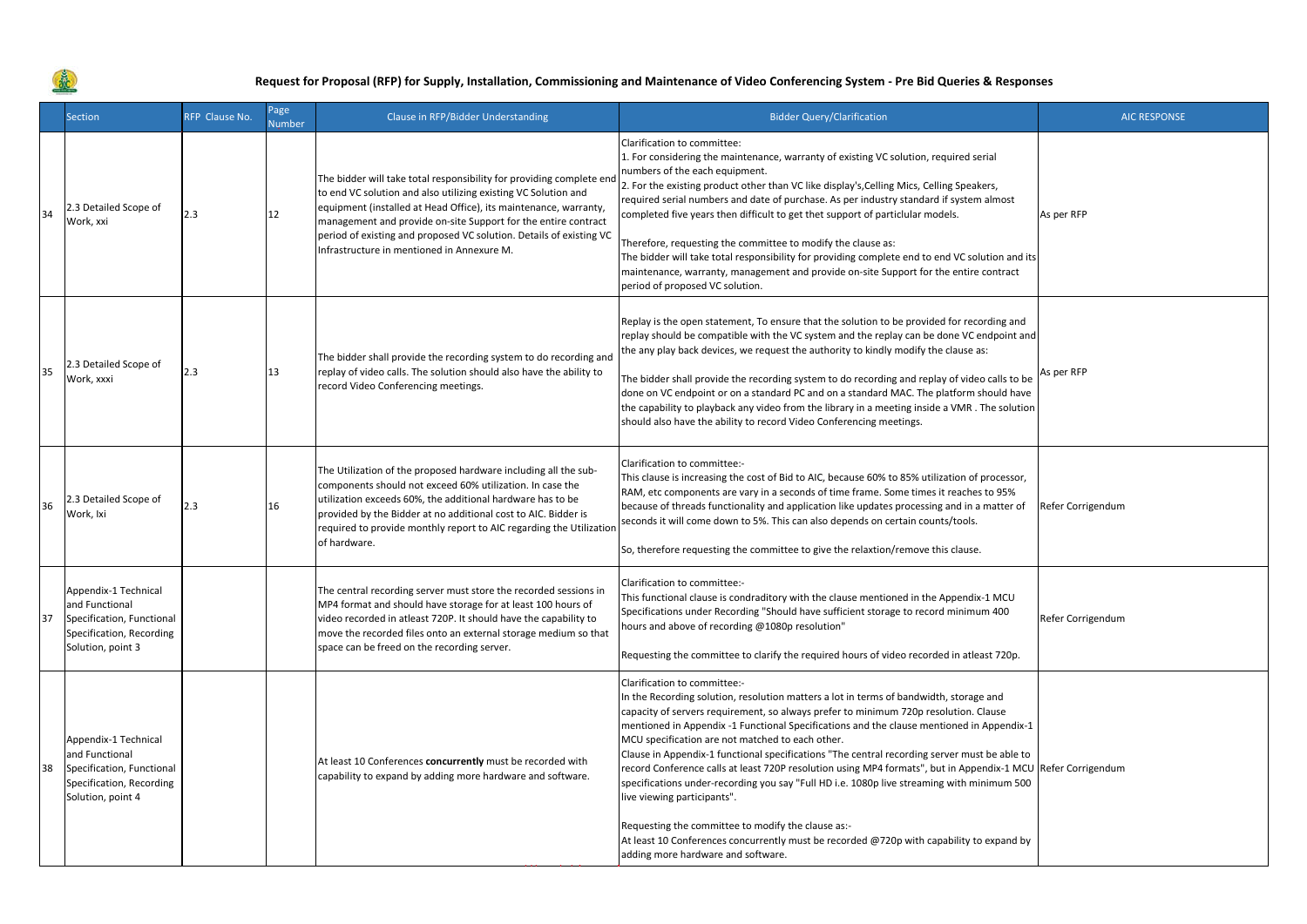

**SEC** 

|    | Section                                                                                                | RFP Clause No. | Page<br>Number | Clause in RFP/Bidder Understanding                                                                       | <b>Bidder Query/Clarification</b>                                                                                                                                                                                                                                                                                                                                                                                                                                                                                                                                                                                                                                                                                                                                                                                              | <b>AIC RESPONSE</b> |
|----|--------------------------------------------------------------------------------------------------------|----------------|----------------|----------------------------------------------------------------------------------------------------------|--------------------------------------------------------------------------------------------------------------------------------------------------------------------------------------------------------------------------------------------------------------------------------------------------------------------------------------------------------------------------------------------------------------------------------------------------------------------------------------------------------------------------------------------------------------------------------------------------------------------------------------------------------------------------------------------------------------------------------------------------------------------------------------------------------------------------------|---------------------|
| 39 | Appendix-1 Technical<br>and Functional<br>Specification, MCU<br>Specification, Recording<br>,point 12  |                |                | Supports minimum 10 concurrent video conferencing recording<br>sessions from day one.                    | Clarification to committee:-<br>In the Recording solution, resolution matters a lot in terms of bandwidth, storage and<br>capacity of servers requirement, so always prefer to minimum 720p resolution.<br>We request to the committee to modify this clause as:-<br>Supports minimum 10 concurrent video conferencing recording sessions @720p from day<br>one.                                                                                                                                                                                                                                                                                                                                                                                                                                                               | Refer Corrigendum   |
| 40 | Appendix-1 Technical<br>and Functional<br>Specification, MCU<br>Specification, Recording<br>,point 12  |                |                | Full HD live streaming with minimum 500 live vieweing<br>participants.                                   | Clarification to committee:-<br>In the Recording solution, resolution matters a lot in terms of bandwidth, storage and<br>capacity of servers requirement, so always prefer to minimum 720p resolution. Clause<br>mentioned in Appendix -1 Functional Specifications and the clause mentioned in Appendix-1<br>MCU specification are not matched to each other.<br>Clause in in Appendix-1 MCU specifications under-recording you say "Full HD i.e. 1080p live<br>streaming with minimum 500 live viewing participants" but in Appendix-1 functional<br>specifications "The central recording server must be able to record Conference calls at least<br>720P resolution using MP4 formats",<br>Requesting the committee to modify the clause as:-<br>HD i.e. 720p live streaming with minimum 500 live vieweing participants. | Refer Corrigendum   |
| 41 | Appendix-1 Technical<br>and Functional<br>Specification, MCU<br>Specification, Recording<br>,point 12  |                |                | Should have sufficient storage to record minimum 400 hours and<br>above of recording @1080p resolution   | Clarification to committee:-<br>This functional clause is condraditory with the clause mentioned in the Appendix-1<br>Functional Specifications under Recording Solution "The central recording server must store<br>the recorded sessions in MP4 format and should have storage for at least 100 hours of video Refer Corrigendum<br>recorded in atleast 720P".<br>Requesting the committee to clarify the required hours of video recorded in atleast 720p.                                                                                                                                                                                                                                                                                                                                                                  |                     |
| 42 | Appendix-1 Technical<br>and Functional<br>Specification, MCU<br>Specification, Recording<br>, point 12 |                |                | Flexible access to video content live or on demand                                                       | Request you to incorporate the additional point i.e. Web-based content portal for easy<br>browsing and on-demand playback.                                                                                                                                                                                                                                                                                                                                                                                                                                                                                                                                                                                                                                                                                                     | Refer Corrigendum   |
| 43 | Appendix-1 Technical<br>and Functional<br>Specification, MCU<br>Specification, Recording<br>,point 12  |                |                | The recording solution should be either be an appliance based or<br>virtualized solution with server.    | 1. Request you to make these Recording specifications seperately from the MCU<br>specifications. As Recording & Streaming application itself having lot of features like training,<br>you can utilize this recording server as a channel like you tube to provide training to your<br>executives. few important additional points to be incorporated:-<br>1. Recording rights must be able to be defined by the administrator. With provision to assign<br>recording permissions to an individual/ group tied to a corporate directory.<br>2. Secured recording setup using PIN or similar.<br>3. Web-based content portal for easy browsing and on-demand playback.<br>4. The system must have a built-in content management portal that allows easy user access<br>to all recordings.                                        | Refer Corrigendum   |
| 44 | 5.43 Payment terms,<br>5.43.1 License<br>Procurement                                                   | 5.43           | 43             | License procurement<br>On procurement of licenses, payment will be made after delivery 8<br>installation | Clarification to Committee:-<br>RFP also have the deliveries of HARDWARE and 100% payment will be made to<br>manufacturers after receving the material. We will also be submitting the 10% PBG against<br>project.<br>Therefore, we are requesting to the committee to make the clause change as :-<br>On procurement of licenses, 70 % payment for hardware against delivery and balance 30%<br>will be made after satisfactory installation.                                                                                                                                                                                                                                                                                                                                                                                 | Refer Corrigendum   |